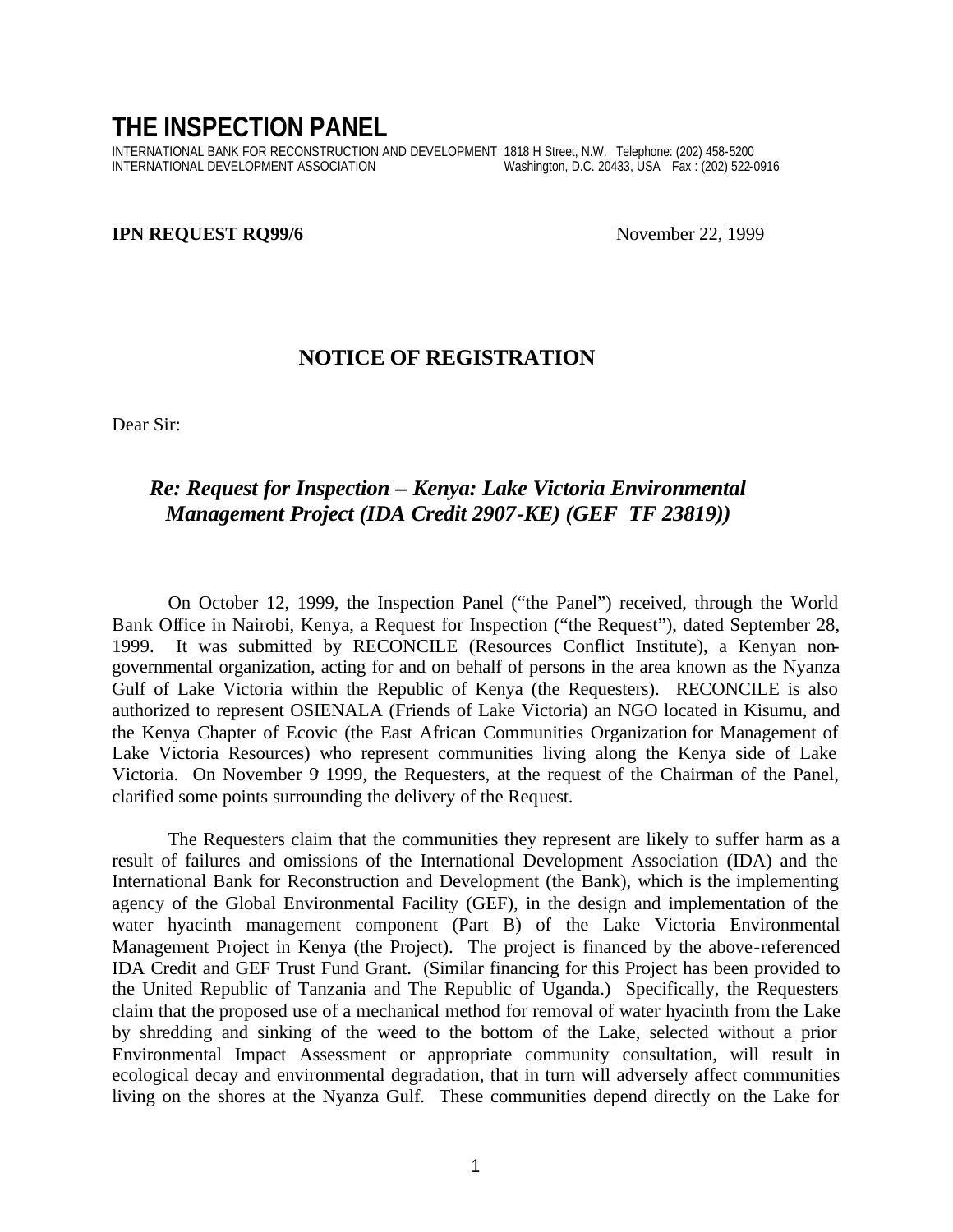their livelihoods, since the "Gulf is home to fresh water fish and the source of water for domestic use" and these, and the ecosystem, will be endangered by the resulting pollution.

The Requesters' allegations could constitute violations of *inter alia* the following Bank Policies and Procedures:

OD 4.01 on Environmental Assessment; OD 4.15 on Poverty Alleviation; OP 10.04 on Economic Evaluation of Investment Projects; and OD 13.05 on Project Supervision.

I am notifying you that I have, on November 22, 1999, which is also the date of the dispatch of this notice, registered this Request in the Inspection Panel Register. Since the Panel's "registration" process is often misunderstood, I would like to emphasize that "registration" is an administrative procedure established by the Panel and that it implies no judgment whatsoever concerning the eligibility of the Request.

In accordance with paragraph 18 of the Resolution and paragraphs 2 and 8 of the "*Conclusions of the Board's Second Review of the Inspection Panel*", Bank Management has been notified that it must provide the Panel, no later than December 23, 1999, with written evidence that it has complied, or intends to comply with the Bank 's relevant policies and procedures in relation to the above-referenced credit. The subject matter the Management must deal with in a response to the Request is set out in paragraph 3 and 4 of the "*Conclusions of the Board's Second Review of the Inspection Panel*."

After receiving the Management response, the Panel will, as provided by paragraph 19 of the Resolution, "determine whether the Request meets the eligibility criteria set out in paragraphs 12 to 14 and shall make a recommendation to the Executive Directors as to whether the matter should be investigated."

The Request has been assigned IPN Request Number RQ99/6.

Yours sincerely,

 Jim MacNeill Chairman